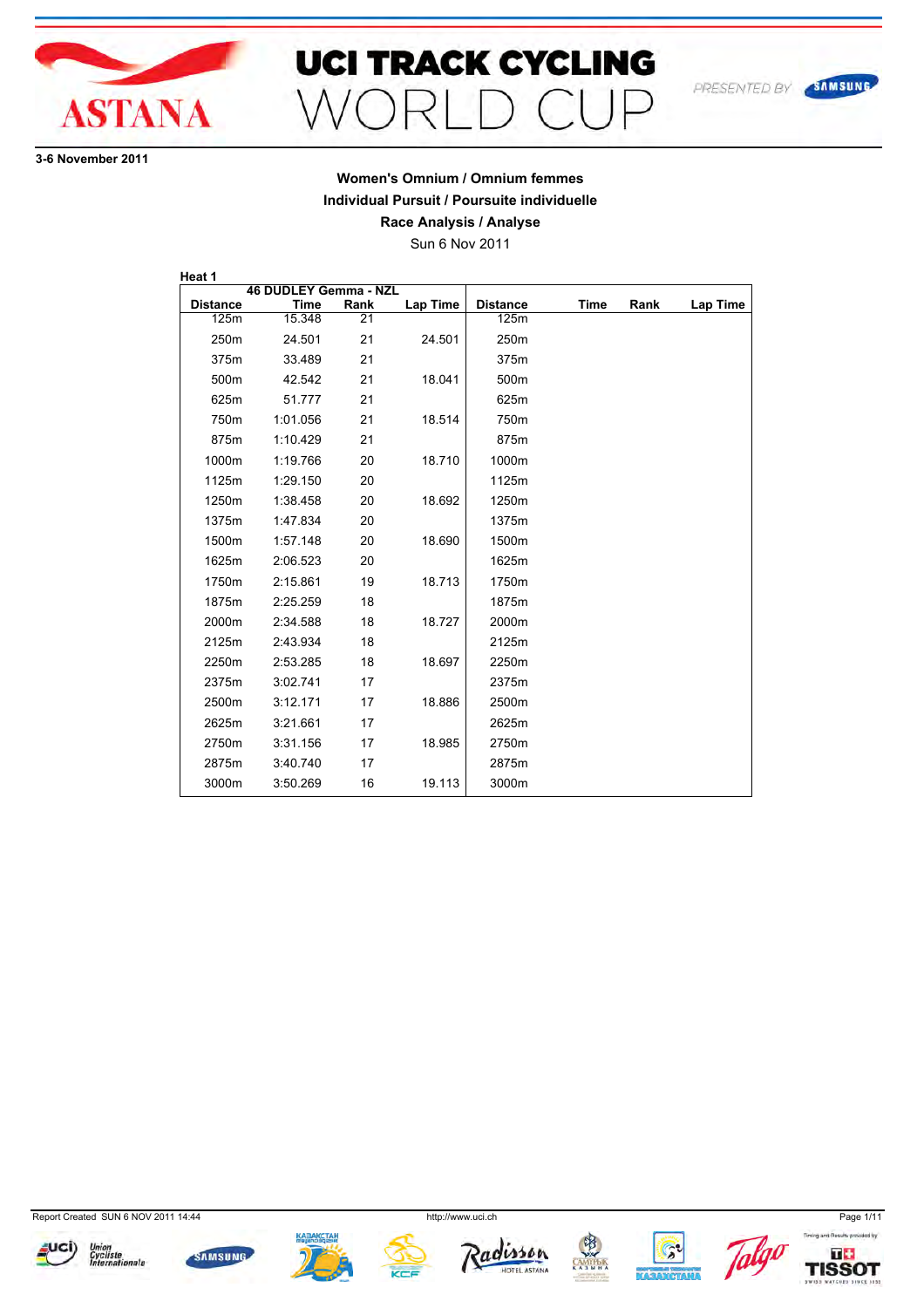

## **UCI TRACK CYCLING**  $\bigcap$   $\bigcap$   $\bigcap$  $\supset$  $M\cap F$

**36 November 2011**

## **Women's Omnium / Omnium femmes Individual Pursuit / Poursuite individuelle**

**Race Analysis / Analyse**

Sun 6 Nov 2011

| Heat 2          |                        |      |                 |                 |                              |      |          |  |
|-----------------|------------------------|------|-----------------|-----------------|------------------------------|------|----------|--|
|                 | 43 ARREOLA Sofia - MEX |      |                 |                 | 36 STEFANSKAYA Natalya - KAZ |      |          |  |
| <b>Distance</b> | <b>Time</b>            | Rank | <b>Lap Time</b> | <b>Distance</b> | <b>Time</b>                  | Rank | Lap Time |  |
| 125m            | 13.949                 | 10   |                 | 125m            | 14.015                       | 14   |          |  |
| 250m            | 22.791                 | 12   | 22.791          | 250m            | 23.016                       | 16   | 23.016   |  |
| 375m            | 31.491                 | 12   |                 | 375m            | 32.034                       | 17   |          |  |
| 500m            | 40.186                 | 12   | 17.395          | 500m            | 41.224                       | 19   | 18.208   |  |
| 625m            | 48.996                 | 12   |                 | 625m            | 50.513                       | 19   |          |  |
| 750m            | 57.900                 | 10   | 17.714          | 750m            | 59.932                       | 19   | 18.708   |  |
| 875m            | 1:06.870               | 9    |                 | 875m            | 1:09.553                     | 19   |          |  |
| 1000m           | 1:15.888               | 9    | 17.988          | 1000m           | 1:19.299                     | 19   | 19.367   |  |
| 1125m           | 1:24.994               | 9    |                 | 1125m           | 1:29.207                     | 21   |          |  |
| 1250m           | 1:34.131               | 9    | 18.243          | 1250m           | 1:39.194                     | 21   | 19.895   |  |
| 1375m           | 1:43.414               | 10   |                 | 1375m           | 1:49.223                     | 21   |          |  |
| 1500m           | 1:52.651               | 11   | 18.520          | 1500m           | 1:59.262                     | 21   | 20.068   |  |
| 1625m           | 2:01.939               | 11   |                 | 1625m           | 2:09.383                     | 21   |          |  |
| 1750m           | 2:11.190               | 11   | 18.539          | 1750m           | 2:19.614                     | 21   | 20.352   |  |
| 1875m           | 2:20.470               | 11   |                 | 1875m           | 2:29.761                     | 21   |          |  |
| 2000m           | 2:29.790               | 11   | 18.600          | 2000m           | 2:39.744                     | 21   | 20.130   |  |
| 2125m           | 2:39.244               | 12   |                 | 2125m           | 2:49.550                     | 21   |          |  |
| 2250m           | 2:48.722               | 12   | 18.932          | 2250m           | 2:59.548                     | 21   | 19.804   |  |
| 2375m           | 2:58.353               | 13   |                 | 2375m           | 3:09.447                     | 21   |          |  |
| 2500m           | 3:07.994               | 13   | 19.272          | 2500m           | 3:19.366                     | 21   | 19.818   |  |
| 2625m           | 3:17.688               | 13   |                 | 2625m           | 3:29.326                     | 21   |          |  |
| 2750m           | 3:27.382               | 13   | 19.388          | 2750m           | 3:39.441                     | 21   | 20.075   |  |
| 2875m           | 3:37.038               | 13   |                 | 2875m           | 3:49.550                     | 21   |          |  |
| 3000m           | 3:46.610               | 13   | 19.228          | 3000m           | 3:59.657                     | 21   | 20.216   |  |

Report Created SUN 6 NOV 2011 14:44 http://www.uci.ch Page 2/11



















SAMSUNG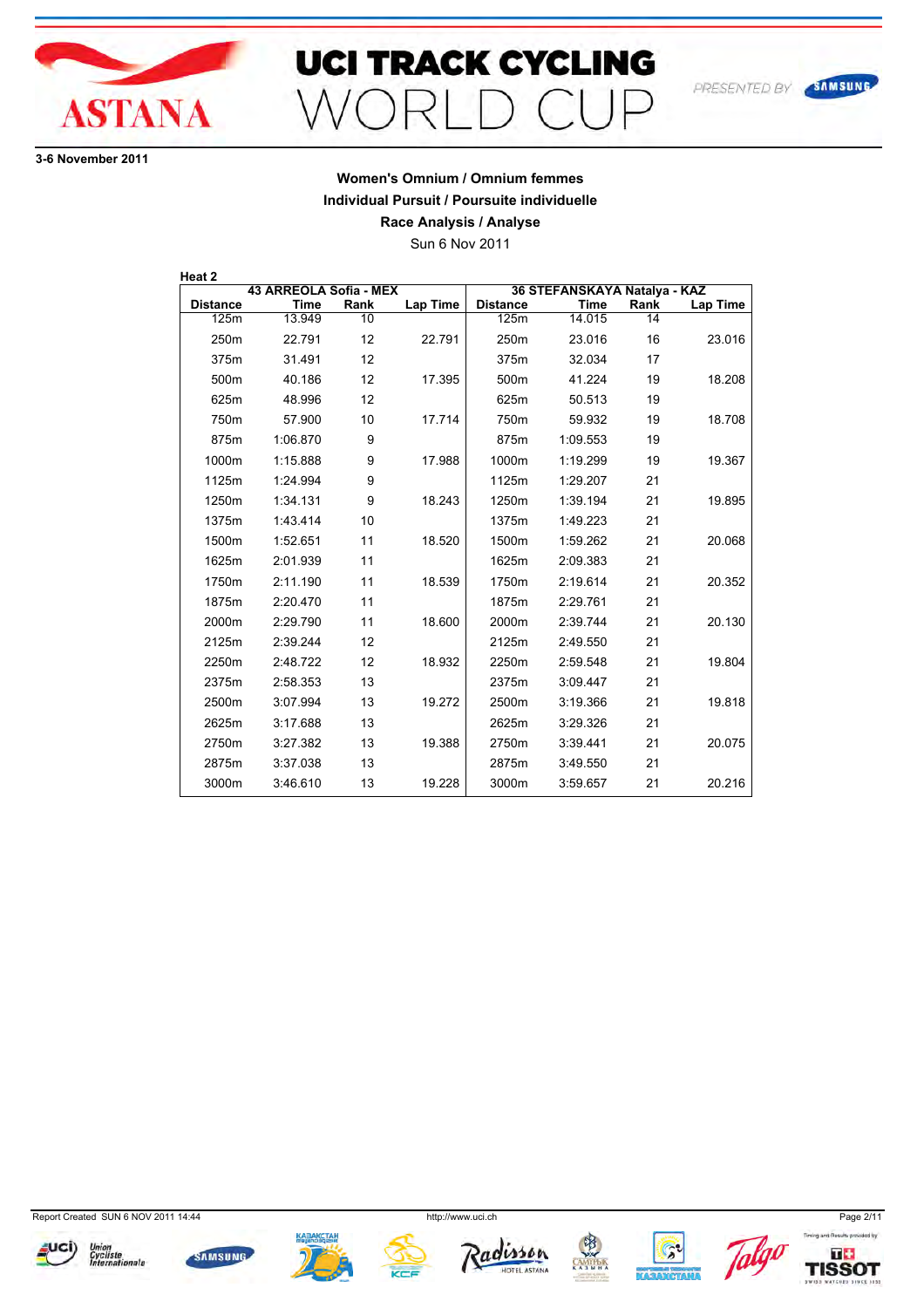

## **UCI TRACK CYCLING**  $\supset$  $\bigcap$   $\bigcap$   $\bigcap$  $M\cap F$

**36 November 2011**

#### **Women's Omnium / Omnium femmes Individual Pursuit / Poursuite individuelle Race Analysis / Analyse**

Sun 6 Nov 2011

| Heat 3          |                            |      |          |                  |                          |      |          |
|-----------------|----------------------------|------|----------|------------------|--------------------------|------|----------|
|                 | 15 MACHACOVA Jarmila - CZE |      |          |                  | 20 JEULAND Pascale - FRA |      |          |
| <b>Distance</b> | <b>Time</b>                | Rank | Lap Time | <b>Distance</b>  | <b>Time</b>              | Rank | Lap Time |
| 125m            | 13.657                     | 4    |          | 125m             | 13.971                   | 12   |          |
| 250m            | 22.566                     | 8    | 22.566   | 250 <sub>m</sub> | 22.858                   | 14   | 22.858   |
| 375m            | 31.251                     | 10   |          | 375m             | 31.553                   | 13   |          |
| 500m            | 40.032                     | 11   | 17.466   | 500m             | 40.333                   | 13   | 17.475   |
| 625m            | 48.983                     | 11   |          | 625m             | 49.224                   | 14   |          |
| 750m            | 58.065                     | 11   | 18.033   | 750m             | 58.308                   | 13   | 17.975   |
| 875m            | 1:07.297                   | 12   |          | 875m             | 1:07.482                 | 13   |          |
| 1000m           | 1:16.567                   | 12   | 18.502   | 1000m            | 1:16.684                 | 13   | 18.376   |
| 1125m           | 1:25.884                   | 13   |          | 1125m            | 1:25.868                 | 12   |          |
| 1250m           | 1:35.255                   | 13   | 18.688   | 1250m            | 1:35.054                 | 12   | 18.370   |
| 1375m           | 1:44.697                   | 13   |          | 1375m            | 1:44.226                 | 12   |          |
| 1500m           | 1:54.189                   | 13   | 18.934   | 1500m            | 1:53.409                 | 12   | 18.355   |
| 1625m           | 2:03.709                   | 13   |          | 1625m            | 2:02.515                 | 12   |          |
| 1750m           | 2:13.240                   | 13   | 19.051   | 1750m            | 2:11.653                 | 12   | 18.244   |
| 1875m           | 2:22.815                   | 13   |          | 1875m            | 2:20.792                 | 12   |          |
| 2000m           | 2:32.406                   | 14   | 19.166   | 2000m            | 2:30.017                 | 12   | 18.364   |
| 2125m           | 2:42.065                   | 15   |          | 2125m            | 2:39.230                 | 11   |          |
| 2250m           | 2:51.746                   | 15   | 19.340   | 2250m            | 2:48.469                 | 11   | 18.452   |
| 2375m           | 3:01.438                   | 15   |          | 2375m            | 2:57.687                 | 11   |          |
| 2500m           | 3:11.085                   | 14   | 19.339   | 2500m            | 3:06.973                 | 12   | 18.504   |
| 2625m           | 3:20.729                   | 14   |          | 2625m            | 3:16.290                 | 11   |          |
| 2750m           | 3:30.347                   | 14   | 19.262   | 2750m            | 3:25.695                 | 10   | 18.722   |
| 2875m           | 3:40.019                   | 14   |          | 2875m            | 3:35.150                 | 10   |          |
| 3000m           | 3:49.667                   | 15   | 19.320   | 3000m            | 3:44.746                 | 10   | 19.051   |

Report Created SUN 6 NOV 2011 14:44 http://www.uci.ch Page 3/11





















Timing and Results pro

SAMSUNG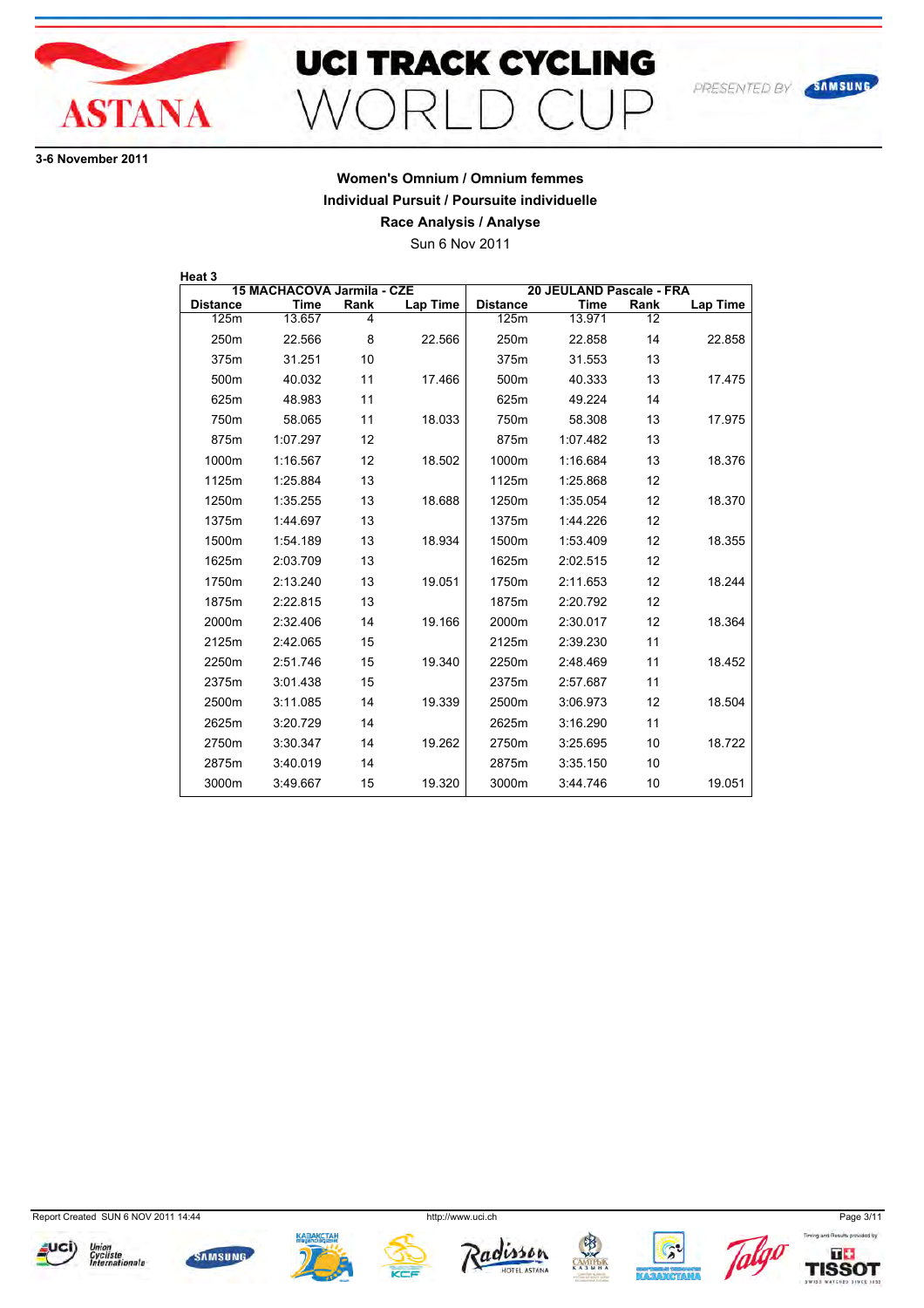

**36 November 2011**

## **Women's Omnium / Omnium femmes Individual Pursuit / Poursuite individuelle**

**Race Analysis / Analyse**

Sun 6 Nov 2011

| Heat 4          |                         |      |                 |                         |             |      |          |
|-----------------|-------------------------|------|-----------------|-------------------------|-------------|------|----------|
|                 | 27 MENG Zhao Juan - HKG |      |                 | 63 GONZALEZ Angie - VEN |             |      |          |
| <b>Distance</b> | <b>Time</b>             | Rank | <b>Lap Time</b> | <b>Distance</b>         | <b>Time</b> | Rank | Lap Time |
| 125m            | 14.629                  | 19   |                 | 125m                    | 14.014      | 13   |          |
| 250m            | 23.597                  | 19   | 23.597          | 250m                    | 22.912      | 15   | 22.912   |
| 375m            | 32.308                  | 19   |                 | 375m                    | 31.703      | 15   |          |
| 500m            | 41.133                  | 18   | 17.536          | 500m                    | 40.577      | 15   | 17.665   |
| 625m            | 50.109                  | 18   |                 | 625m                    | 49.539      | 15   |          |
| 750m            | 59.141                  | 18   | 18.008          | 750m                    | 58.607      | 15   | 18.030   |
| 875m            | 1:08.280                | 17   |                 | 875m                    | 1:07.728    | 14   |          |
| 1000m           | 1:17.627                | 17   | 18.486          | 1000m                   | 1:16.929    | 14   | 18.322   |
| 1125m           | 1:27.146                | 17   |                 | 1125m                   | 1:26.196    | 14   |          |
| 1250m           | 1:36.696                | 17   | 19.069          | 1250m                   | 1:35.521    | 14   | 18.592   |
| 1375m           | 1:46.352                | 18   |                 | 1375m                   | 1:44.911    | 14   |          |
| 1500m           | 1:56.034                | 18   | 19.338          | 1500m                   | 1:54.388    | 14   | 18.867   |
| 1625m           | 2:05.870                | 19   |                 | 1625m                   | 2:03.889    | 14   |          |
| 1750m           | 2:15.861                | 19   | 19.827          | 1750m                   | 2:13.422    | 14   | 19.034   |
| 1875m           | 2:25.970                | 20   |                 | 1875m                   | 2:22.924    | 14   |          |
| 2000m           | 2:36.011                | 20   | 20.150          | 2000m                   | 2:32.466    | 15   | 19.044   |
| 2125m           | 2:46.118                | 20   |                 | 2125m                   | 2:42.047    | 14   |          |
| 2250m           | 2:56.341                | 20   | 20.330          | 2250m                   | 2:51.660    | 14   | 19.194   |
| 2375m           | 3:06.682                | 20   |                 | 2375m                   | 3:01.361    | 14   |          |
| 2500m           | 3:17.143                | 20   | 20.802          | 2500m                   | 3:11.108    | 15   | 19.448   |
| 2625m           | 3:27.644                | 20   |                 | 2625m                   | 3:20.904    | 15   |          |
| 2750m           | 3:38.161                | 20   | 21.018          | 2750m                   | 3:30.774    | 15   | 19.666   |
| 2875m           | 3:48.600                | 20   |                 | 2875m                   | 3:40.575    | 16   |          |
| 3000m           | 3:58.986                | 20   | 20.825          | 3000m                   | 3:50.331    | 17   | 19.557   |

Report Created SUN 6 NOV 2011 14:44 http://www.uci.ch Page 4/11



















SAMSUNG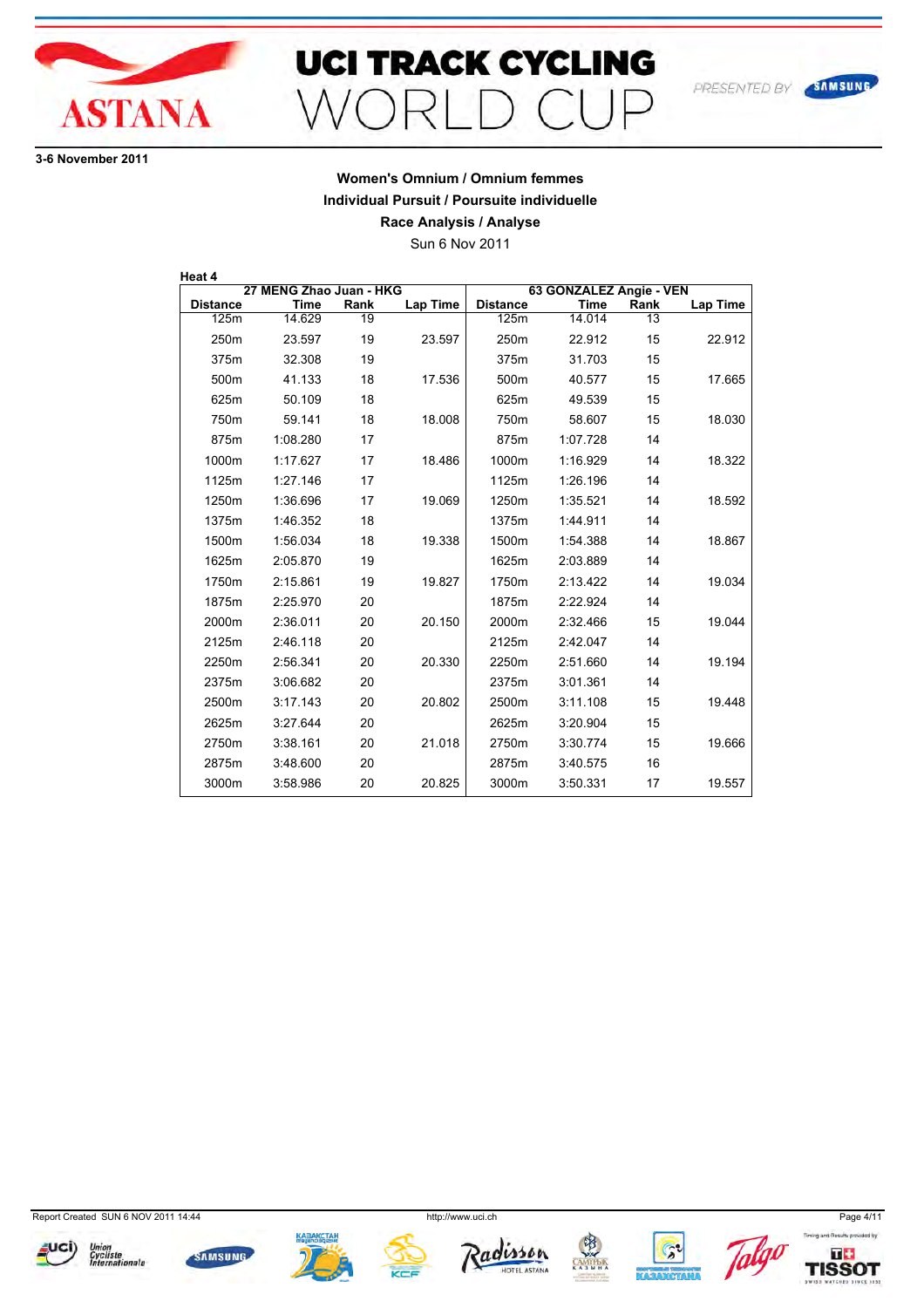

**36 November 2011**

#### **Women's Omnium / Omnium femmes Individual Pursuit / Poursuite individuelle Race Analysis / Analyse**

Sun 6 Nov 2011

| Heat 5           |                       |                |                 |                  |                            |      |                 |
|------------------|-----------------------|----------------|-----------------|------------------|----------------------------|------|-----------------|
|                  | 55 HSIAO Mei Yu - TPE |                |                 |                  | 32 TAGLIAFERRO Marta - ITA |      |                 |
| <b>Distance</b>  | <b>Time</b>           | Rank           | <b>Lap Time</b> | <b>Distance</b>  | <b>Time</b>                | Rank | <b>Lap Time</b> |
| 125m             | 13.119                | 1              |                 | 125m             | 14.316                     | 18   |                 |
| 250 <sub>m</sub> | 21.744                | $\overline{2}$ | 21.744          | 250 <sub>m</sub> | 23.342                     | 18   | 23.342          |
| 375m             | 30.542                | 4              |                 | 375m             | 32.036                     | 18   |                 |
| 500m             | 39.616                | 8              | 17.872          | 500m             | 40.794                     | 17   | 17.452          |
| 625m             | 48.973                | 10             |                 | 625m             | 49.724                     | 16   |                 |
| 750m             | 58.513                | 14             | 18.897          | 750m             | 58.841                     | 16   | 18.047          |
| 875m             | 1:08.111              | 16             |                 | 875m             | 1:08.074                   | 15   |                 |
| 1000m            | 1:17.614              | 16             | 19.101          | 1000m            | 1:17.418                   | 15   | 18.577          |
| 1125m            | 1:27.053              | 16             |                 | 1125m            | 1:26.858                   | 15   |                 |
| 1250m            | 1:36.579              | 16             | 18.965          | 1250m            | 1:36.416                   | 15   | 18.998          |
| 1375m            | 1:46.133              | 16             |                 | 1375m            | 1:46.048                   | 15   |                 |
| 1500m            | 1:55.736              | 16             | 19.157          | 1500m            | 1:55.824                   | 17   | 19.408          |
| 1625m            | 2:05.367              | 17             |                 | 1625m            | 2:05.681                   | 18   |                 |
| 1750m            | 2:15.026              | 17             | 19.290          | 1750m            | 2:15.616                   | 18   | 19.792          |
| 1875m            | 2:24.552              | 17             |                 | 1875m            | 2:25.442                   | 19   |                 |
| 2000m            | 2:34.051              | 17             | 19.025          | 2000m            | 2:35.377                   | 19   | 19.761          |
| 2125m            | 2:43.550              | 17             |                 | 2125m            | 2:45.317                   | 19   |                 |
| 2250m            | 2:53.068              | 16             | 19.017          | 2250m            | 2:55.336                   | 19   | 19.959          |
| 2375m            | 3:02.627              | 16             |                 | 2375m            | 3:05.294                   | 19   |                 |
| 2500m            | 3:12.138              | 16             | 19.070          | 2500m            | 3:15.319                   | 19   | 19.983          |
| 2625m            | 3:21.560              | 16             |                 | 2625m            | 3:25.310                   | 19   |                 |
| 2750m            | 3:30.950              | 16             | 18.812          | 2750m            | 3:35.344                   | 19   | 20.025          |
| 2875m            | 3:40.030              | 15             |                 | 2875m            | 3:45.367                   | 19   |                 |
| 3000m            | 3:48.868              | 14             | 17.918          | 3000m            | 3:55.261                   | 19   | 19.917          |

Report Created SUN 6 NOV 2011 14:44 http://www.uci.ch Page 5/11



















SAMSUNG

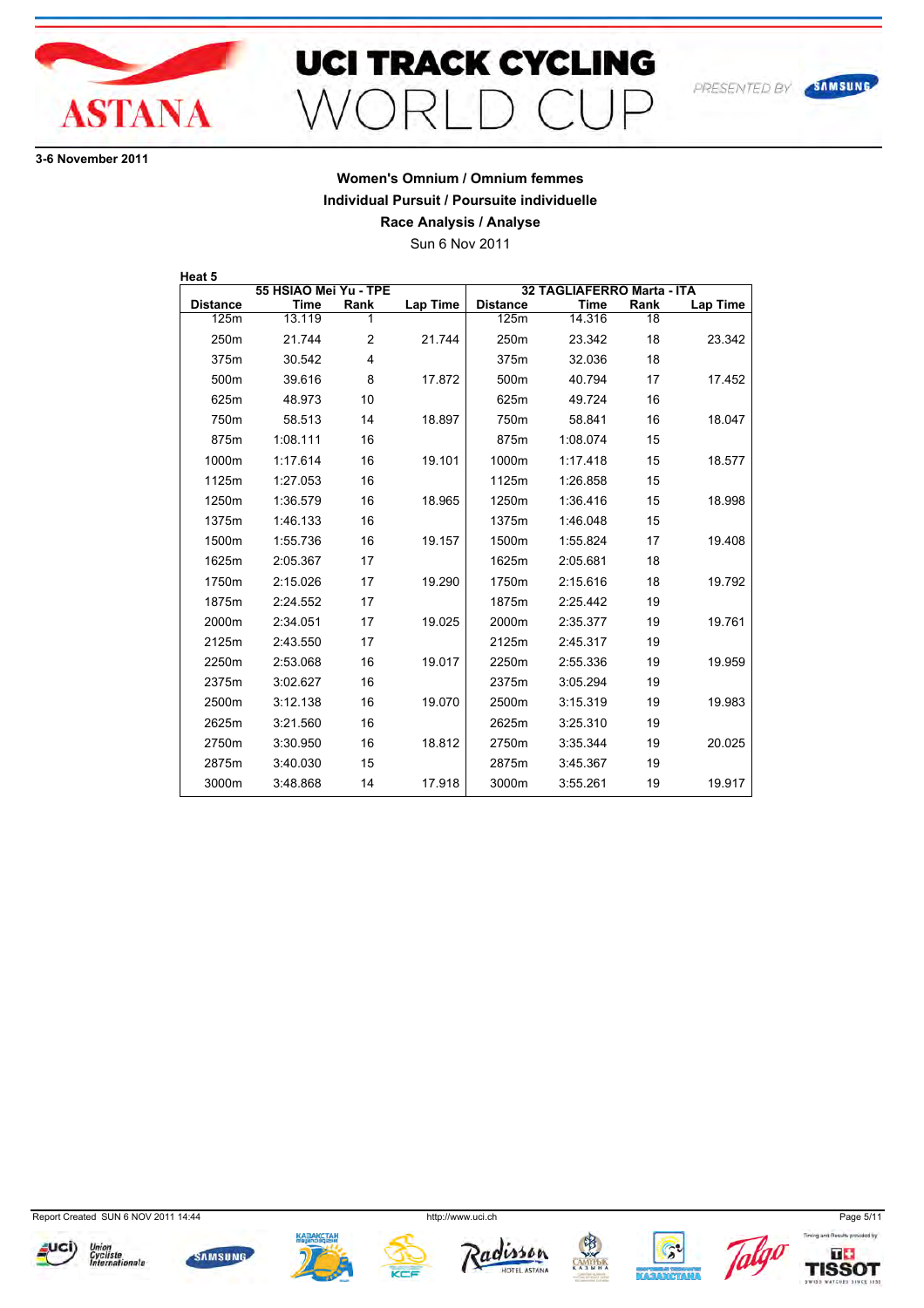

## **UCI TRACK CYCLING**  $\supset$  $\bigcap$   $\bigcap$   $\bigcap$  $M\cap F$

**36 November 2011**

## **Women's Omnium / Omnium femmes Individual Pursuit / Poursuite individuelle**

**Race Analysis / Analyse**

Sun 6 Nov 2011

| Heat 6          |                  |                |                 |                 |                        |      |          |
|-----------------|------------------|----------------|-----------------|-----------------|------------------------|------|----------|
|                 | 3 CURE Amy - AUS |                |                 |                 | 51 WOLFER Andrea - SUI |      |          |
| <b>Distance</b> | <b>Time</b>      | Rank           | <b>Lap Time</b> | <b>Distance</b> | <b>Time</b>            | Rank | Lap Time |
| 125m            | 14.018           | 15             |                 | 125m            | 14.022                 | 16   |          |
| 250m            | 22.851           | 13             | 22.851          | 250m            | 23.118                 | 17   | 23.118   |
| 375m            | 31.383           | 11             |                 | 375m            | 31.891                 | 16   |          |
| 500m            | 39.939           | 10             | 17.088          | 500m            | 40.785                 | 16   | 17.667   |
| 625m            | 48.676           | 9              |                 | 625m            | 49.770                 | 17   |          |
| 750m            | 57.621           | 8              | 17.682          | 750m            | 59.041                 | 17   | 18.256   |
| 875m            | 1:06.724         | 8              |                 | 875m            | 1:08.370               | 18   |          |
| 1000m           | 1:15.842         | 8              | 18.221          | 1000m           | 1:17.847               | 18   | 18.806   |
| 1125m           | 1:25.042         | 10             |                 | 1125m           | 1:27.296               | 18   |          |
| 1250m           | 1:34.264         | 10             | 18.422          | 1250m           | 1:36.739               | 18   | 18.892   |
| 1375m           | 1:43.515         | 11             |                 | 1375m           | 1:46.153               | 17   |          |
| 1500m           | 1:52.619         | 10             | 18.355          | 1500m           | 1:55.646               | 15   | 18.907   |
| 1625m           | 2:01.676         | 10             |                 | 1625m           | 2:05.060               | 15   |          |
| 1750m           | 2:10.712         | 10             | 18.093          | 1750m           | 2:14.593               | 16   | 18.947   |
| 1875m           | 2:19.701         | 9              |                 | 1875m           | 2:24.142               | 16   |          |
| 2000m           | 2:28.648         | 8              | 17.936          | 2000m           | 2:33.791               | 16   | 19.198   |
| 2125m           | 2:37.550         | $\overline{7}$ |                 | 2125m           | 2:43.434               | 16   |          |
| 2250m           | 2:46.414         | $\overline{7}$ | 17.766          | 2250m           | 2:53.158               | 17   | 19.367   |
| 2375m           | 2:55.407         | 7              |                 | 2375m           | 3:02.936               | 18   |          |
| 2500m           | 3:04.457         | 7              | 18.043          | 2500m           | 3:12.865               | 18   | 19.707   |
| 2625m           | 3:13.619         | 6              |                 | 2625m           | 3:22.771               | 18   |          |
| 2750m           | 3:22.718         | 6              | 18.261          | 2750m           | 3:32.571               | 18   | 19.706   |
| 2875m           | 3:31.831         | 6              |                 | 2875m           | 3:42.242               | 18   |          |
| 3000m           | 3:40.793         | 6              | 18.075          | 3000m           | 3:51.954               | 18   | 19.383   |

Report Created SUN 6 NOV 2011 14:44 http://www.uci.ch Page 6/11

















SAMSUNG

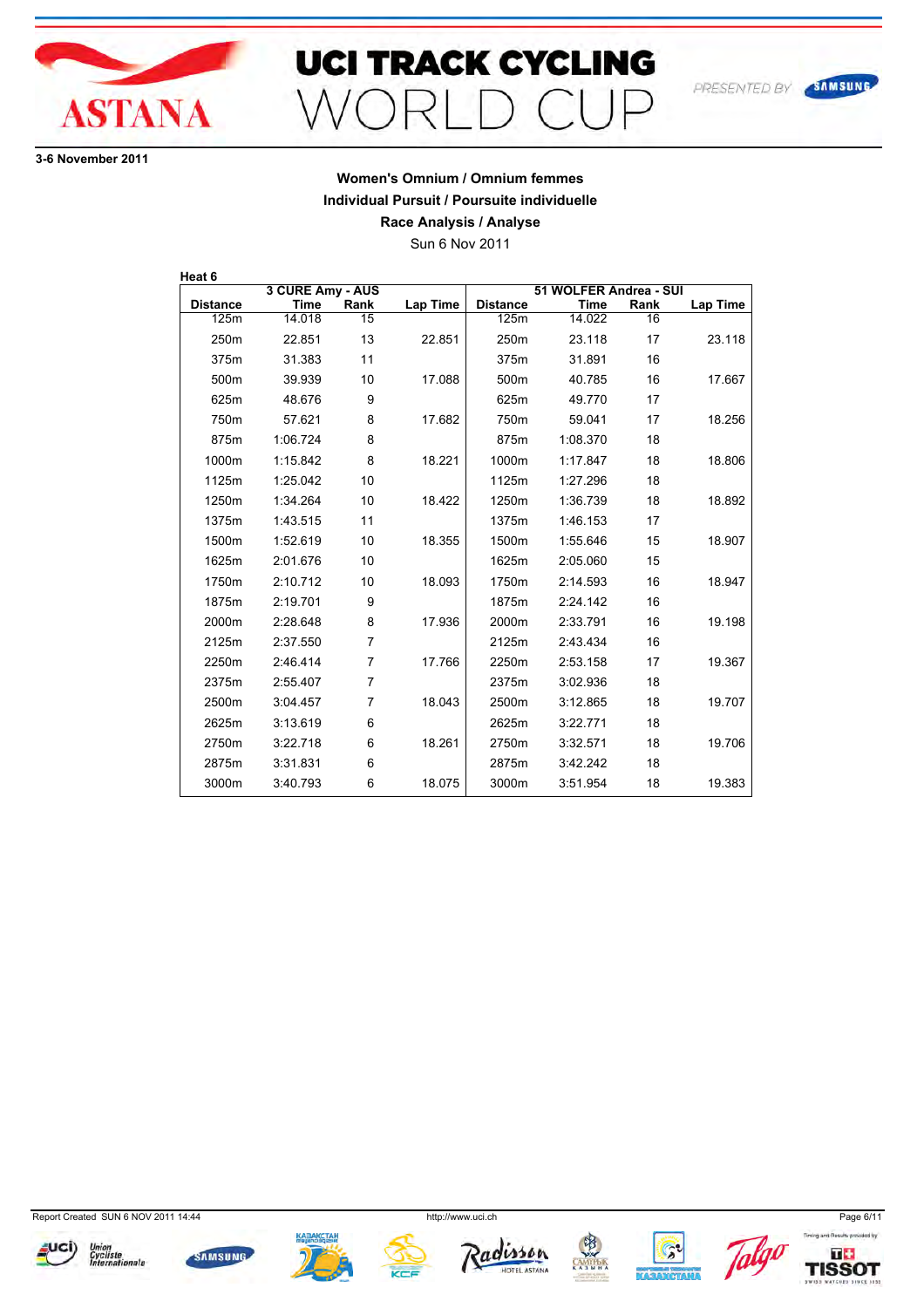

**36 November 2011**

## **Women's Omnium / Omnium femmes Individual Pursuit / Poursuite individuelle**

**Race Analysis / Analyse**

Sun 6 Nov 2011

| Heat 7           |                                |                |                 |                  |                          |      |                 |
|------------------|--------------------------------|----------------|-----------------|------------------|--------------------------|------|-----------------|
|                  | <b>24 BRENNAUER Lisa - GER</b> |                |                 |                  | 83 GALYUK Svitlana - UKR |      |                 |
| <b>Distance</b>  | <b>Time</b>                    | Rank           | <b>Lap Time</b> | <b>Distance</b>  | <b>Time</b>              | Rank | <b>Lap Time</b> |
| 125m             | 13.964                         | 11             |                 | 125m             | 13.920                   | 8    |                 |
| 250 <sub>m</sub> | 22.735                         | 10             | 22.735          | 250 <sub>m</sub> | 22.522                   | 7    | 22.522          |
| 375m             | 31.046                         | 7              |                 | 375m             | 30.919                   | 6    |                 |
| 500m             | 39.205                         | 4              | 16.470          | 500m             | 39.408                   | 6    | 16.886          |
| 625m             | 47.375                         | 4              |                 | 625m             | 47.836                   | 5    |                 |
| 750m             | 55.686                         | 3              | 16.481          | 750m             | 56.380                   | 5    | 16.972          |
| 875m             | 1:04.084                       | $\overline{2}$ |                 | 875m             | 1:04.951                 | 5    |                 |
| 1000m            | 1:12.565                       | $\overline{2}$ | 16.879          | 1000m            | 1:13.651                 | 5    | 17.271          |
| 1125m            | 1:21.186                       | $\overline{2}$ |                 | 1125m            | 1:22.381                 | 3    |                 |
| 1250m            | 1:29.948                       | $\overline{2}$ | 17.383          | 1250m            | 1:31.221                 | 3    | 17.570          |
| 1375m            | 1:38.937                       | $\overline{2}$ |                 | 1375m            | 1:40.057                 | 4    |                 |
| 1500m            | 1:47.972                       | 2              | 18.024          | 1500m            | 1:48.979                 | 4    | 17.758          |
| 1625m            | 1:57.169                       | $\overline{c}$ |                 | 1625m            | 1:57.870                 | 4    |                 |
| 1750m            | 2:06.342                       | $\overline{2}$ | 18.370          | 1750m            | 2:06.910                 | 4    | 17.931          |
| 1875m            | 2:15.598                       | 3              |                 | 1875m            | 2:15.964                 | 5    |                 |
| 2000m            | 2:24.847                       | 3              | 18.505          | 2000m            | 2:25.068                 | 5    | 18.158          |
| 2125m            | 2:34.144                       | 5              |                 | 2125m            | 2:34.113                 | 4    |                 |
| 2250m            | 2:43.415                       | 5              | 18.568          | 2250m            | 2:43.212                 | 4    | 18.144          |
| 2375m            | 2:52.764                       | 5              |                 | 2375m            | 2:52.330                 | 4    |                 |
| 2500m            | 3:02.089                       | 5              | 18.674          | 2500m            | 3:01.573                 | 4    | 18.361          |
| 2625m            | 3:11.466                       | 5              |                 | 2625m            | 3:10.858                 | 4    |                 |
| 2750m            | 3:20.809                       | 5              | 18.720          | 2750m            | 3:20.270                 | 4    | 18.697          |
| 2875m            | 3:30.108                       | 5              |                 | 2875m            | 3:29.636                 | 4    |                 |
| 3000m            | 3:39.360                       | 5              | 18.551          | 3000m            | 3:39.062                 | 4    | 18.792          |

Report Created SUN 6 NOV 2011 14:44 http://www.uci.ch Page 7/11

















SAMSUNG

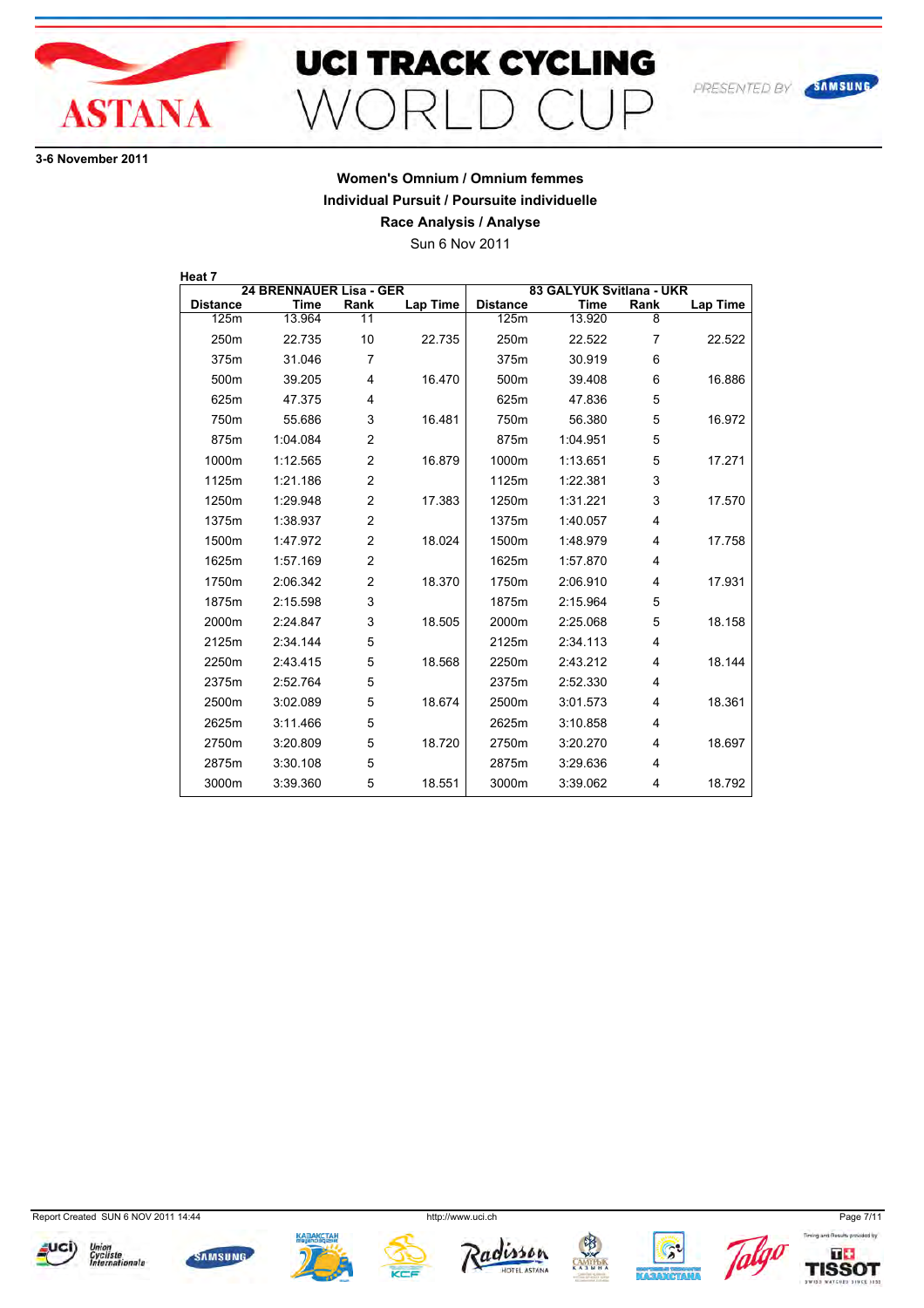

## **UCI TRACK CYCLING**  $\supset$  $\bigcap$   $\bigcap$   $\bigcap$  $M\cap F$

**36 November 2011**

## **Women's Omnium / Omnium femmes Individual Pursuit / Poursuite individuelle**

**Race Analysis / Analyse**

Sun 6 Nov 2011

| Heat 8          |                         |      |          |                 |                              |      |                 |
|-----------------|-------------------------|------|----------|-----------------|------------------------------|------|-----------------|
|                 | 8 GLAESSER Jasmin - CAN |      |          |                 | 48 PAWLOWSKA Katarzyna - POL |      |                 |
| <b>Distance</b> | Time                    | Rank | Lap Time | <b>Distance</b> | Time                         | Rank | <b>Lap Time</b> |
| 125m            | 15.073                  | 20   |          | 125m            | 13.925                       | 9    |                 |
| 250m            | 24.096                  | 20   | 24.096   | 250m            | 22.776                       | 11   | 22.776          |
| 375m            | 33.096                  | 20   |          | 375m            | 31.561                       | 14   |                 |
| 500m            | 42.243                  | 20   | 18.147   | 500m            | 40.342                       | 14   | 17.566          |
| 625m            | 51.543                  | 20   |          | 625m            | 49.170                       | 13   |                 |
| 750m            | 1:00.897                | 20   | 18.654   | 750m            | 58.093                       | 12   | 17.751          |
| 875m            | 1:10.358                | 20   |          | 875m            | 1:06.993                     | 11   |                 |
| 1000m           | 1:19.773                | 21   | 18.876   | 1000m           | 1:15.963                     | 10   | 17.870          |
| 1125m           | 1:29.075                | 19   |          | 1125m           | 1:24.972                     | 8    |                 |
| 1250m           | 1:38.202                | 19   | 18.429   | 1250m           | 1:34.094                     | 8    | 18.131          |
| 1375m           | 1:47.267                | 19   |          | 1375m           | 1:43.206                     | 8    |                 |
| 1500m           | 1:56.251                | 19   | 18.049   | 1500m           | 1:52.278                     | 8    | 18.184          |
| 1625m           | 2:05.195                | 16   |          | 1625m           | 2:01.399                     | 8    |                 |
| 1750m           | 2:14.081                | 15   | 17.830   | 1750m           | 2:10.554                     | 8    | 18.276          |
| 1875m           | 2:22.930                | 15   |          | 1875m           | 2:19.689                     | 8    |                 |
| 2000m           | 2:31.706                | 13   | 17.625   | 2000m           | 2:28.877                     | 9    | 18.323          |
| 2125m           | 2:40.472                | 13   |          | 2125m           | 2:38.116                     | 9    |                 |
| 2250m           | 2:49.205                | 13   | 17.499   | 2250m           | 2:47.485                     | 8    | 18.608          |
| 2375m           | 2:57.953                | 12   |          | 2375m           | 2:56.954                     | 8    |                 |
| 2500m           | 3:06.648                | 10   | 17.443   | 2500m           | 3:06.490                     | 9    | 19.005          |
| 2625m           | 3:15.332                | 8    |          | 2625m           | 3:16.143                     | 10   |                 |
| 2750m           | 3:23.984                | 8    | 17.336   | 2750m           | 3:25.814                     | 11   | 19.324          |
| 2875m           | 3:32.583                | 8    |          | 2875m           | 3:35.363                     | 11   |                 |
| 3000m           | 3:41.069                | 7    | 17.085   | 3000m           | 3:44.870                     | 11   | 19.056          |

Report Created SUN 6 NOV 2011 14:44 http://www.uci.ch Page 8/11



















SAMSUNG

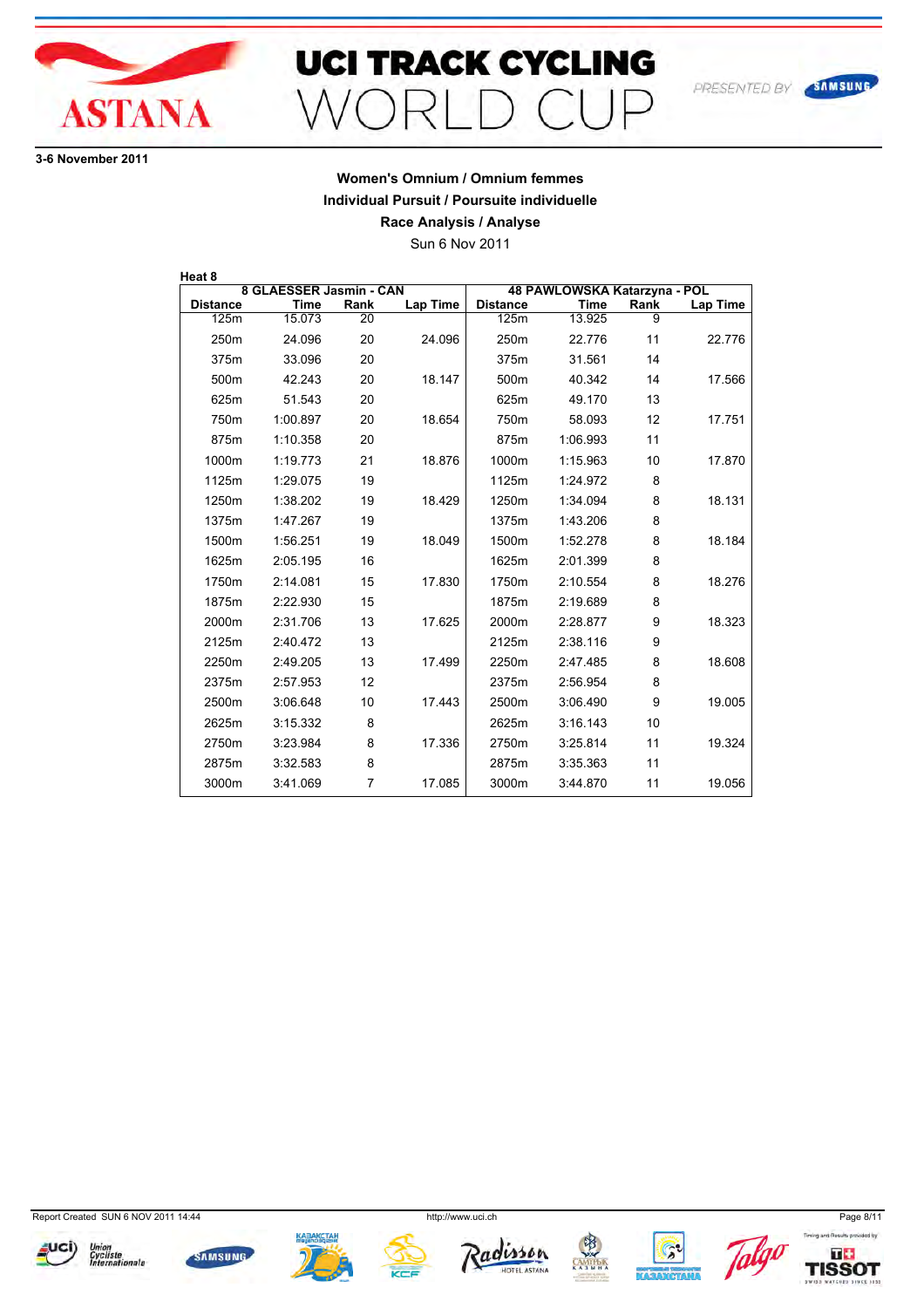

**36 November 2011**

## **Women's Omnium / Omnium femmes Individual Pursuit / Poursuite individuelle**

**Race Analysis / Analyse**

Sun 6 Nov 2011

| Heat 9           |                          |                |                 |                  |                       |      |          |
|------------------|--------------------------|----------------|-----------------|------------------|-----------------------|------|----------|
|                  | <b>11 HUANG Li - CHN</b> |                |                 |                  | 45 WILD Kirsten - NED |      |          |
| <b>Distance</b>  | <b>Time</b>              | Rank           | <b>Lap Time</b> | <b>Distance</b>  | <b>Time</b>           | Rank | Lap Time |
| 125m             | 13.728                   | 6              |                 | 125m             | 14.109                | 17   |          |
| 250 <sub>m</sub> | 22.338                   | 5              | 22.338          | 250 <sub>m</sub> | 22.724                | 9    | 22.724   |
| 375m             | 30.824                   | 5              |                 | 375m             | 31.064                | 8    |          |
| 500m             | 39.408                   | 6              | 17.070          | 500m             | 39.392                | 5    | 16.668   |
| 625m             | 48.166                   | $\overline{7}$ |                 | 625m             | 47.847                | 6    |          |
| 750m             | 57.055                   | $\overline{7}$ | 17.647          | 750m             | 56.500                | 6    | 17.108   |
| 875m             | 1:05.991                 | $\overline{7}$ |                 | 875m             | 1:05.259              | 6    |          |
| 1000m            | 1:15.005                 | $\overline{7}$ | 17.950          | 1000m            | 1:14.141              | 6    | 17.641   |
| 1125m            | 1:24.054                 | $\overline{7}$ |                 | 1125m            | 1:22.922              | 6    |          |
| 1250m            | 1:33.159                 | $\overline{7}$ | 18.154          | 1250m            | 1:31.749              | 5    | 17.608   |
| 1375m            | 1:42.265                 | 7              |                 | 1375m            | 1:40.477              | 5    |          |
| 1500m            | 1:51.343                 | 7              | 18.184          | 1500m            | 1:49.277              | 5    | 17.528   |
| 1625m            | 2:00.410                 | 7              |                 | 1625m            | 1:58.117              | 5    |          |
| 1750m            | 2:09.458                 | $\overline{7}$ | 18.115          | 1750m            | 2:07.005              | 5    | 17.728   |
| 1875m            | 2:18.517                 | 6              |                 | 1875m            | 2:15.956              | 4    |          |
| 2000m            | 2:27.547                 | 6              | 18.089          | 2000m            | 2:24.973              | 4    | 17.968   |
| 2125m            | 2:36.631                 | 6              |                 | 2125m            | 2:33.977              | 3    |          |
| 2250m            | 2:45.762                 | 6              | 18.215          | 2250m            | 2:42.998              | 3    | 18.025   |
| 2375m            | 2:54.975                 | 6              |                 | 2375m            | 2:51.938              | 3    |          |
| 2500m            | 3:04.258                 | 6              | 18.496          | 2500m            | 3:00.922              | 3    | 17.924   |
| 2625m            | 3:13.639                 | $\overline{7}$ |                 | 2625m            | 3:09.962              | 3    |          |
| 2750m            | 3:22.999                 | 7              | 18.741          | 2750m            | 3:19.078              | 3    | 18.156   |
| 2875m            | 3:32.413                 | $\overline{7}$ |                 | 2875m            | 3:28.231              | 3    |          |
| 3000m            | 3:41.846                 | 8              | 18.847          | 3000m            | 3:37.427              | 3    | 18.349   |

Report Created SUN 6 NOV 2011 14:44 http://www.uci.ch Page 9/11



















SAMSUNG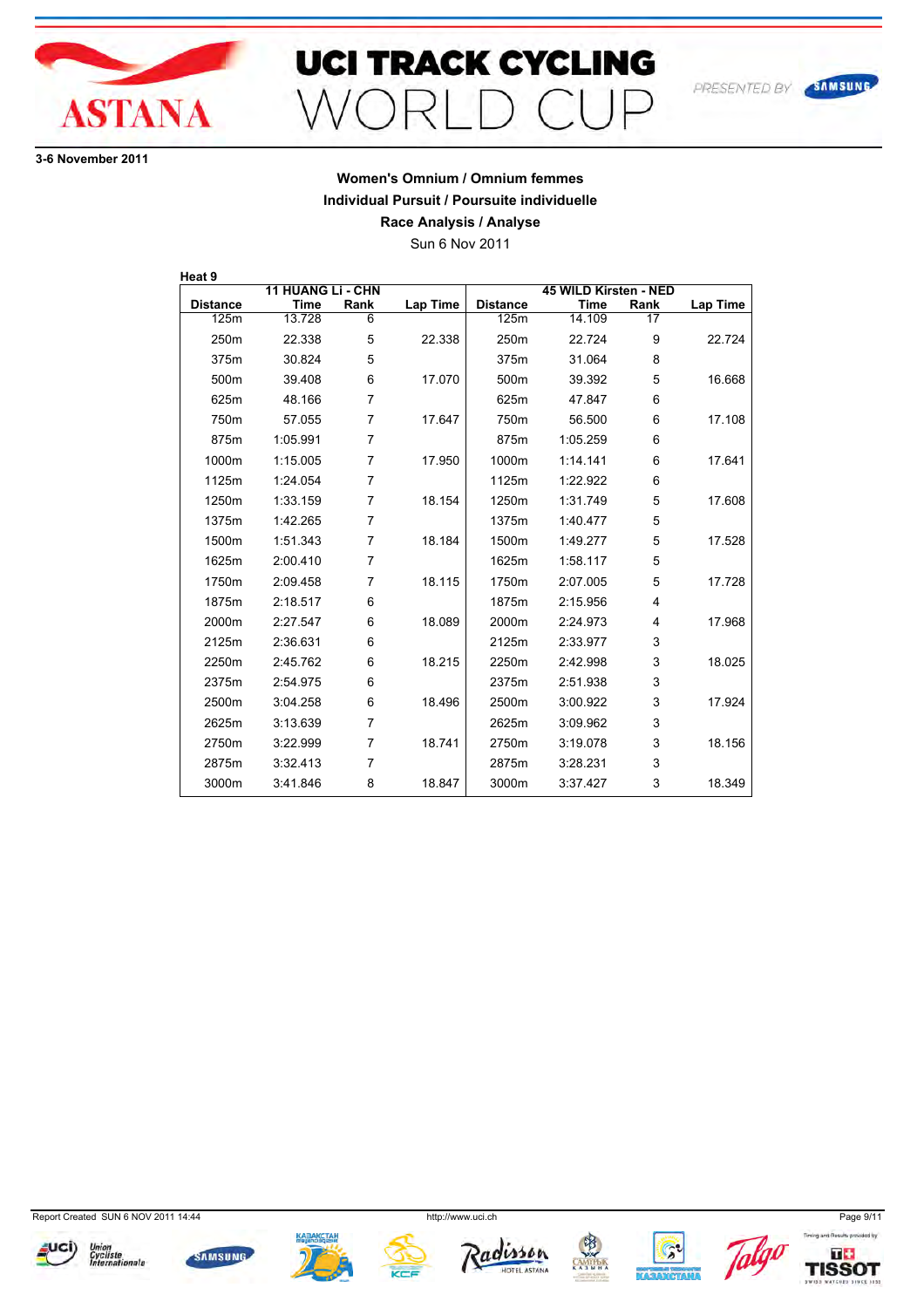

# **UCI TRACK CYCLING** MORL  $\bigcap$   $\bigcap$   $\bigcap$

**36 November 2011**

## **Women's Omnium / Omnium femmes Individual Pursuit / Poursuite individuelle**

**Race Analysis / Analyse**

Sun 6 Nov 2011

| Heat 10          |                                  |                |                 |                  |                    |                |                 |
|------------------|----------------------------------|----------------|-----------------|------------------|--------------------|----------------|-----------------|
|                  | <b>40 TREBAITE Ausrine - LTU</b> |                |                 |                  | 22 KING Dani - GBR |                |                 |
| <b>Distance</b>  | Time                             | Rank           | <b>Lap Time</b> | <b>Distance</b>  | <b>Time</b>        | Rank           | <b>Lap Time</b> |
| 125m             | 13.291                           | $\overline{2}$ |                 | 125m             | 13.320             | 3              |                 |
| 250 <sub>m</sub> | 21.630                           | 1              | 21.630          | 250 <sub>m</sub> | 21.784             | 3              | 21.784          |
| 375m             | 29.828                           | 1              |                 | 375m             | 30.212             | $\overline{2}$ |                 |
| 500m             | 38.109                           | 1              | 16.479          | 500m             | 38.730             | 3              | 16.946          |
| 625m             | 46.673                           | $\overline{2}$ |                 | 625m             | 47.298             | 3              |                 |
| 750m             | 55.512                           | 2              | 17.403          | 750m             | 55.999             | 4              | 17.269          |
| 875m             | 1:04.493                         | 3              |                 | 875m             | 1:04.720           | 4              |                 |
| 1000m            | 1:13.525                         | 3              | 18.013          | 1000m            | 1:13.627           | 4              | 17.628          |
| 1125m            | 1:22.691                         | 5              |                 | 1125m            | 1:22.463           | 4              |                 |
| 1250m            | 1:31.902                         | 6              | 18.377          | 1250m            | 1:31.295           | 4              | 17.668          |
| 1375m            | 1:41.183                         | 6              |                 | 1375m            | 1:39.983           | 3              |                 |
| 1500m            | 1:50.512                         | 6              | 18.610          | 1500m            | 1:48.686           | 3              | 17.391          |
| 1625m            | 1:59.880                         | 6              |                 | 1625m            | 1:57.462           | 3              |                 |
| 1750m            | 2:09.253                         | 6              | 18.741          | 1750m            | 2:06.350           | 3              | 17.664          |
| 1875m            | 2:18.737                         | $\overline{7}$ |                 | 1875m            | 2:15.241           | $\overline{2}$ |                 |
| 2000m            | 2:28.253                         | $\overline{7}$ | 19.000          | 2000m            | 2:24.179           | $\overline{2}$ | 17.829          |
| 2125m            | 2:37.831                         | 8              |                 | 2125m            | 2:33.073           | $\overline{2}$ |                 |
| 2250m            | 2:47.499                         | 9              | 19.246          | 2250m            | 2:41.989           | $\overline{2}$ | 17.810          |
| 2375m            | 2:57.175                         | 10             |                 | 2375m            | 2:50.874           | $\overline{2}$ |                 |
| 2500m            | 3:06.814                         | 11             | 19.315          | 2500m            | 2:59.834           | $\overline{2}$ | 17.845          |
| 2625m            | 3:16.476                         | 12             |                 | 2625m            | 3:08.755           | 2              |                 |
| 2750m            | 3:26.181                         | 12             | 19.367          | 2750m            | 3:17.810           | 1              | 17.976          |
| 2875m            | 3:35.879                         | 12             |                 | 2875m            | 3:26.869           | 1              |                 |
| 3000m            | 3:45.642                         | 12             | 19.461          | 3000m            | 3:35.919           | 1              | 18.109          |

Report Created SUN 6 NOV 2011 14:44 http://www.uci.ch Page 10/11

















SAMSUNG